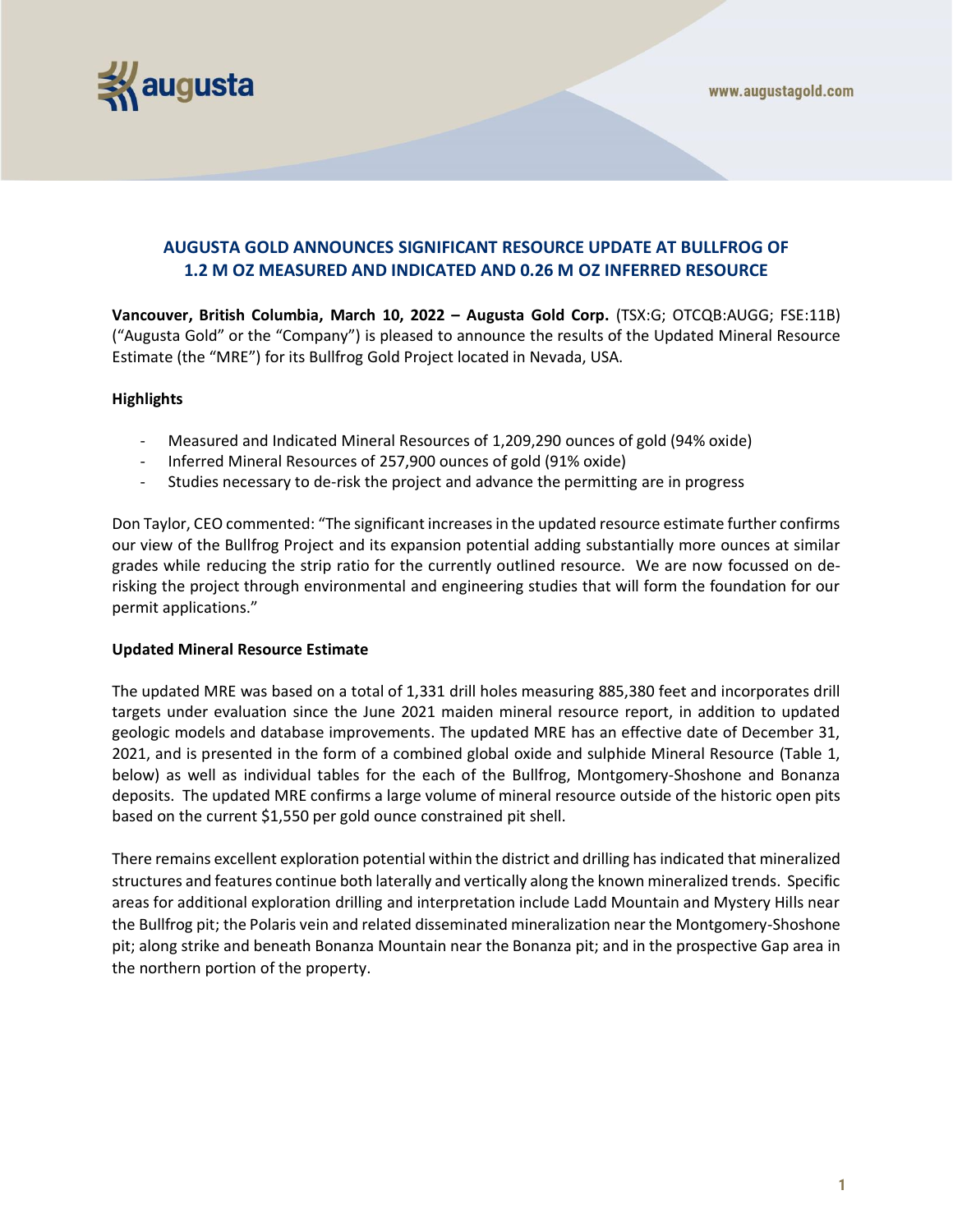

| Table 1: Combined Global Resources - Oxide and Sulphide |             |                  |                  |                           |                              |  |  |  |
|---------------------------------------------------------|-------------|------------------|------------------|---------------------------|------------------------------|--|--|--|
| <b>Classification</b>                                   | Tonnes (Mt) | Au grade $(g/t)$ | Ag grade $(g/t)$ | <b>Au Contained (koz)</b> | <b>Ag Contained</b><br>(koz) |  |  |  |
| Measured                                                | 30.13       | 0.544            | 1.35             | 526.68                    | 1,309.13                     |  |  |  |
| Indicated                                               | 40.88       | 0.519            | 1.18             | 682.61                    | 1,557.49                     |  |  |  |
| Measured and Indicated                                  | 71.01       | 0.530            | 1.26             | 1,209.29                  | 2,866.62                     |  |  |  |
| Inferred                                                | 16.69       | 0.481            | 0.96             | 257.90                    | 515.72                       |  |  |  |

Notes:

1. Oxide estimated Mineral Resources are reported within a pit shell using the Lerch Grossman algorithm, a gold price of US\$1,550/oz and a recovery of 82% for Au and silver price of US\$20/oz and a recovery of 20% For Ag.

2. Sulphide estimated Mineral Resources are reported within a pit shell using the Lerch Grossman algorithm, a gold price of US\$1,550/oz and a recovery of 50% for Au and silver price of US\$20/oz and a recovery of 12% for Ag. No sulphide material was reported for Montgomery-Shoshone or Bonanza.

3. Mining costs for mineralized material and waste are US\$2.25/tonne.<br>4. Processing, general and administration, and refining costs are US\$5 4. Processing, general and administration, and refining costs are US\$5.00/tonne, US\$0.50/tonne, and US\$0.05/tonne respectively.

5. Due to rounding, some columns or rows may not compute as shown.<br>6. Estimated Mineral Resources are stated as in situ dry metric tonnes. 6. Estimated Mineral Resources are stated as in situ dry metric tonnes.<br>7. The estimate of Mineral Resources may be materially affected by leg

The estimate of Mineral Resources may be materially affected by legal, title, taxation, socio-political, marketing, or other relevant issues.

| <b>Table 2: Mineral Resources - Bullfrog</b> |                                                                                                                                                                                                                                                                                                                                                                                                                                                                                                                                                                           |                       |                   |                   |                              |                              |  |  |
|----------------------------------------------|---------------------------------------------------------------------------------------------------------------------------------------------------------------------------------------------------------------------------------------------------------------------------------------------------------------------------------------------------------------------------------------------------------------------------------------------------------------------------------------------------------------------------------------------------------------------------|-----------------------|-------------------|-------------------|------------------------------|------------------------------|--|--|
| <b>Redox</b>                                 | <b>Classification</b>                                                                                                                                                                                                                                                                                                                                                                                                                                                                                                                                                     | <b>Tonnes</b><br>(Mt) | Au grade<br>(g/t) | Ag grade<br>(g/t) | <b>Au Contained</b><br>(koz) | <b>Ag Contained</b><br>(koz) |  |  |
|                                              | Measured                                                                                                                                                                                                                                                                                                                                                                                                                                                                                                                                                                  | 24.50                 | 0.537             | 1.28              | 422.77                       | 1,010.02                     |  |  |
|                                              | 36.32<br>602.02<br>0.515<br>1.14<br>Indicated<br>60.82<br>0.524<br>1.20<br>1,024.79<br>Measured and Indicated<br>0.77<br>213.06<br>14.40<br>0.460<br>Inferred<br>1.30<br>1.28<br>29.77<br>0.710<br>Measured<br>1.99<br>1.32<br>0.625<br>39.94<br>Indicated<br>3.29<br>1.30<br>69.72<br>0.659<br>Measured and Indicated<br>1.05<br>0.657<br>1.14<br>22.14<br>Inferred<br>25.80<br>0.545<br>1.28<br>452.55<br>Measured<br>38.31<br>0.521<br>1.15<br>641.96<br>Indicated<br>64.12<br>1.20<br>0.531<br>1,094.51<br>Measured and Indicated<br>0.80<br>235.20<br>15.44<br>0.474 | 1,332.18              |                   |                   |                              |                              |  |  |
| Oxide                                        |                                                                                                                                                                                                                                                                                                                                                                                                                                                                                                                                                                           |                       |                   |                   |                              | 2,342.20                     |  |  |
|                                              |                                                                                                                                                                                                                                                                                                                                                                                                                                                                                                                                                                           |                       |                   |                   |                              | 358.49                       |  |  |
|                                              |                                                                                                                                                                                                                                                                                                                                                                                                                                                                                                                                                                           |                       |                   |                   |                              |                              |  |  |
| Sulphide                                     |                                                                                                                                                                                                                                                                                                                                                                                                                                                                                                                                                                           |                       |                   |                   |                              | 53.52                        |  |  |
|                                              |                                                                                                                                                                                                                                                                                                                                                                                                                                                                                                                                                                           |                       |                   |                   |                              | 84.47                        |  |  |
|                                              |                                                                                                                                                                                                                                                                                                                                                                                                                                                                                                                                                                           |                       |                   |                   |                              | 137.99                       |  |  |
|                                              |                                                                                                                                                                                                                                                                                                                                                                                                                                                                                                                                                                           |                       |                   |                   |                              | 38.53                        |  |  |
|                                              |                                                                                                                                                                                                                                                                                                                                                                                                                                                                                                                                                                           |                       |                   |                   |                              |                              |  |  |
| Total -<br>Oxide and<br>Sulphide             |                                                                                                                                                                                                                                                                                                                                                                                                                                                                                                                                                                           |                       |                   |                   |                              | 1,063.54                     |  |  |
|                                              |                                                                                                                                                                                                                                                                                                                                                                                                                                                                                                                                                                           |                       |                   |                   |                              | 1,416.65                     |  |  |
|                                              |                                                                                                                                                                                                                                                                                                                                                                                                                                                                                                                                                                           |                       |                   |                   |                              | 2,480.19                     |  |  |
|                                              | Inferred                                                                                                                                                                                                                                                                                                                                                                                                                                                                                                                                                                  |                       |                   |                   |                              | 397.02                       |  |  |

Notes: Refer to Table 1 Notes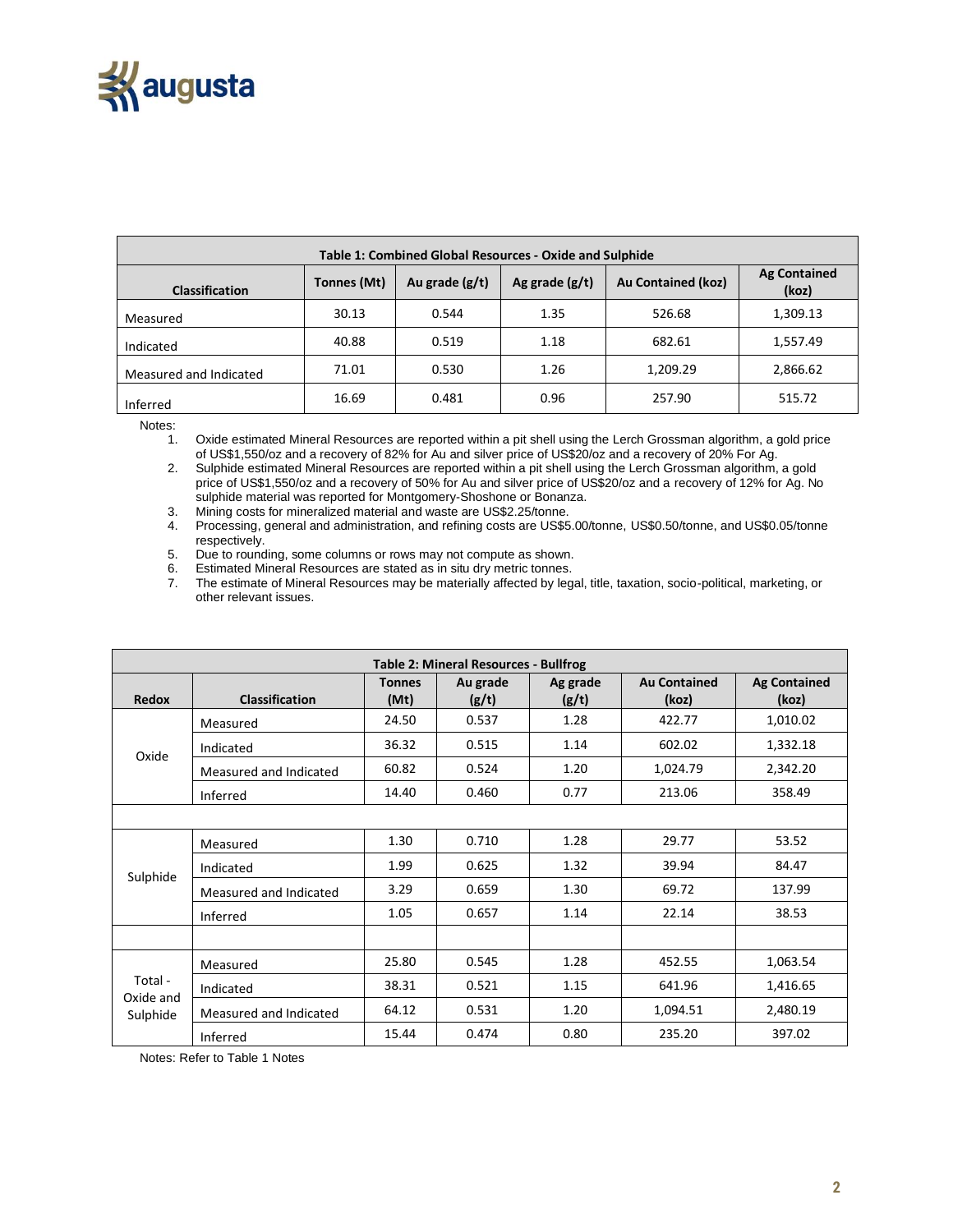

| Table 3: Mineral Resources - Montgomery-Shoshone |                        |                       |                   |                   |                              |                              |  |  |
|--------------------------------------------------|------------------------|-----------------------|-------------------|-------------------|------------------------------|------------------------------|--|--|
| <b>Redox</b>                                     | <b>Classification</b>  | <b>Tonnes</b><br>(Mt) | Au grade<br>(g/t) | Ag grade<br>(g/t) | <b>Au Contained</b><br>(koz) | <b>Ag Contained</b><br>(koz) |  |  |
| Oxide                                            | Measured               | 1.97                  | 0.637             | 3.35              | 40.35                        | 212.12                       |  |  |
|                                                  | Indicated              | 1.35                  | 0.555             | 2.85              | 24.04                        | 123.66                       |  |  |
|                                                  | Measured and Indicated | 3.32                  | 0.603             | 3.15              | 64.38                        | 335.78                       |  |  |
|                                                  | Inferred               | 1.05                  | 0.586             | 3.45              | 19.76                        | 116.41                       |  |  |
|                                                  |                        |                       |                   |                   |                              |                              |  |  |
| Sulphide                                         | Measured               | <b>NA</b>             |                   |                   |                              |                              |  |  |
|                                                  | Indicated              | <b>NA</b>             |                   |                   |                              |                              |  |  |
|                                                  | Measured and Indicated | <b>NA</b>             |                   |                   |                              |                              |  |  |
|                                                  | Inferred               | <b>NA</b>             |                   |                   |                              |                              |  |  |

Notes: Refer to Table 1 Notes

| Table 4: Mineral Resources - Bonanza |                                                                                                                                                                               |                       |                  |                  |                                                                                     |                              |  |  |
|--------------------------------------|-------------------------------------------------------------------------------------------------------------------------------------------------------------------------------|-----------------------|------------------|------------------|-------------------------------------------------------------------------------------|------------------------------|--|--|
| <b>Redox</b>                         | <b>Classification</b>                                                                                                                                                         | <b>Tonnes</b><br>(Mt) | Au grade $(g/t)$ | Ag grade $(g/t)$ | <b>Au Contained</b><br>(koz)                                                        | <b>Ag Contained</b><br>(koz) |  |  |
|                                      | Measured                                                                                                                                                                      | 2.35                  | 0.446            | 0.44             | 33.78<br>16.61<br>50.40<br>2.94<br><b>NA</b><br><b>NA</b><br><b>NA</b><br><b>NA</b> | 33.48                        |  |  |
|                                      | 0.422<br>0.44<br>1.22<br>Indicated<br>0.438<br>3.58<br>0.44<br>Measured and Indicated<br>0.37<br>0.19<br>0.473<br>Inferred<br>Measured<br>Indicated<br>Measured and Indicated | 17.17                 |                  |                  |                                                                                     |                              |  |  |
| Oxide                                |                                                                                                                                                                               |                       |                  |                  |                                                                                     | 50.65                        |  |  |
|                                      |                                                                                                                                                                               |                       |                  |                  |                                                                                     | 2.28                         |  |  |
|                                      |                                                                                                                                                                               |                       |                  |                  |                                                                                     |                              |  |  |
| Sulphide                             |                                                                                                                                                                               |                       |                  |                  |                                                                                     |                              |  |  |
|                                      |                                                                                                                                                                               |                       |                  |                  |                                                                                     |                              |  |  |
|                                      |                                                                                                                                                                               |                       |                  |                  |                                                                                     |                              |  |  |
|                                      | Inferred                                                                                                                                                                      |                       |                  |                  |                                                                                     |                              |  |  |

Notes: Refer to Table 1 Notes

#### **Metallurgical, Environmental and Permitting Studies**

Data collection for geotechnical, metallurgical and hydrological characterization for accelerated permitting activities are in progress.

Drill core samples from the Montgomery Shoshone and Bullfrog deposits are in progress at McClelland labs in Reno, NV. Testing on the samples will include standard crusher work index determinations, a complete suite of column percolation leach tests, agglomerate strength/ stability tests and load permeability tests. Results for the metallurgical test program are expected to be completed in H2/2022.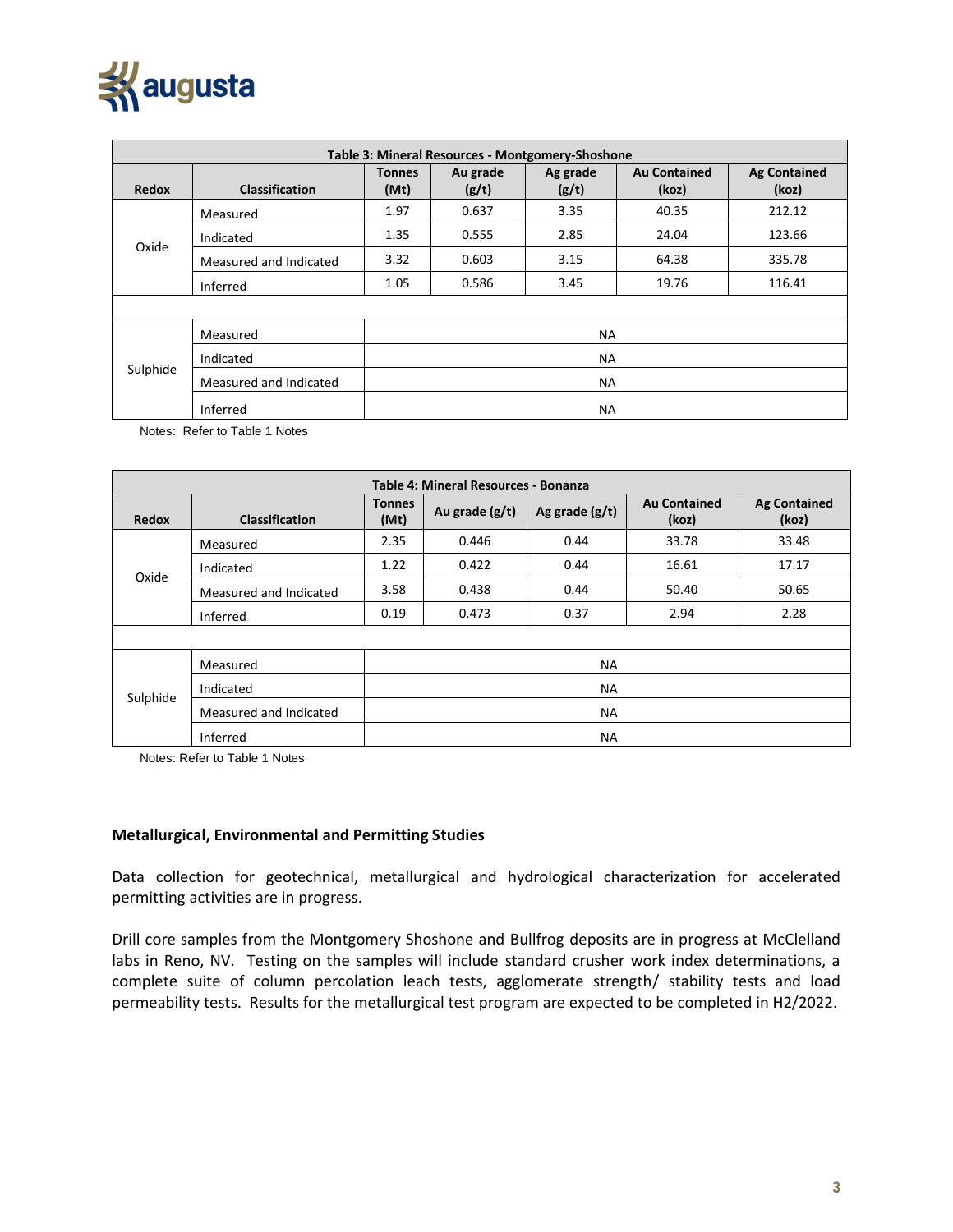

Baseline studies necessary to advance permitting are in progress. Refinement of the hydrologic model is expected to commence in Q2 2022. Augusta Gold expects to have all baseline surveys completed in Q12023 with an expected Mine Plan of Operations to follow shortly thereafter.

# **Bullfrog Location**

The Bullfrog project is located in the prolific Walker Lane district Nevada, an area very active by junior and senior gold companies involved in exploration, development and asset consolidation.

## *Figure 1 Location Map*

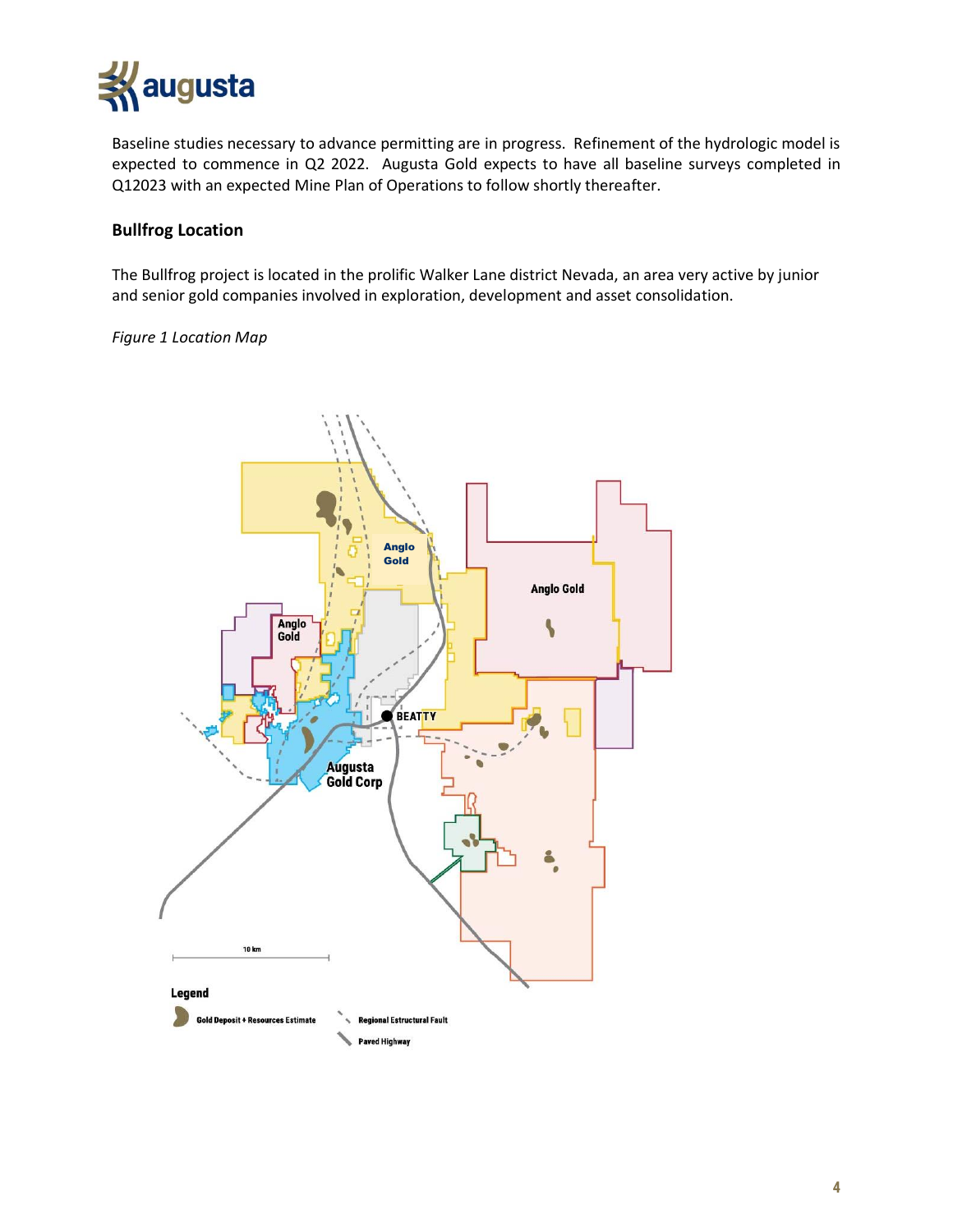

# **QA/QC**

To ensure reliable sample results, the Company has a rigorous QA/QC program in place that monitors the chain-of-custody of samples and includes the insertion of blanks and certified reference standards at statistically derived intervals within each batch of samples. Core is photographed and split in half with one-half retained in a secured facility for verification purposes.

Sample preparation (crushing and pulverizing) has been performed at Paragon Geochemistry ("Paragon"), an independent ISO/IEC accredited lab located in Sparks, Nevada. Paragon prepares a pulp of all samples for analysis at their analytical lab. Paragon analyzes the pulp sample by 30 g fire assay with an aqua regia digestion and ICP-OES finish. Samples in which gold is greater than 3 ppm are re-run using fire assay with a gravimetric finish and reported in ppm. All samples are analyzed by multi-element aqua regia digestion (35AR-OES for 35 elements) with an ICP – OES finish.

In addition, the Company validated the historic gold and silver values by comparing the historic analytical certificates to the digital assay database. All available downhole surveys were digitized and utilized to properly plot analytical data down-hole. Drill holes with questionable data were omitted from the database and were not used to generate the mineral resource estimate. The results of the validation program indicate that the sample database is of sufficient accuracy and precision to be used for the generation of mineral resource estimates.

## **Qualified Person**

The scientific and technical information contained in this news release and the sampling, analytical and test data underlying the scientific and technical information has been reviewed and approved by Russ Downer and Adam House of Forte Dynamics, who are independent "Qualified Persons" under National Instrument 43-101- *Standards of Disclosure for Mineral* Projects and subpart 1300 of Regulation S-K under the United States Securities Exchange Act of 1934, as amended. The data was verified using data validation and quality assurance procedures under high industry standards.

## **Enquiries**

Telephone: 604-687-1717 Email: info@augustagold.com

#### **About Augusta Gold**

Augusta Gold is an exploration and development company focused on building a long-term business that delivers stakeholder value through developing the Bullfrog Gold Project and pursing accretive M&A opportunities. The Bullfrog Gold Project is located in the prolific Bullfrog mining district approximately 120 miles north-west of Las Vegas, Nevada and four miles west of Beatty, Nevada. The Company controls approximately 7,800 acres of mineral rights including the Bullfrog and Montgomery-Shoshone deposits and has further identified significant additional mineralization around the existing pits and defined several exploration targets that could further enhance the Project. The Company is led by a management team and board of directors with a proven track record of success in financing and developing mining assets and delivering shareholder value. For more information, please visit [www.augustagold.com.](http://www.augustagold.com/)